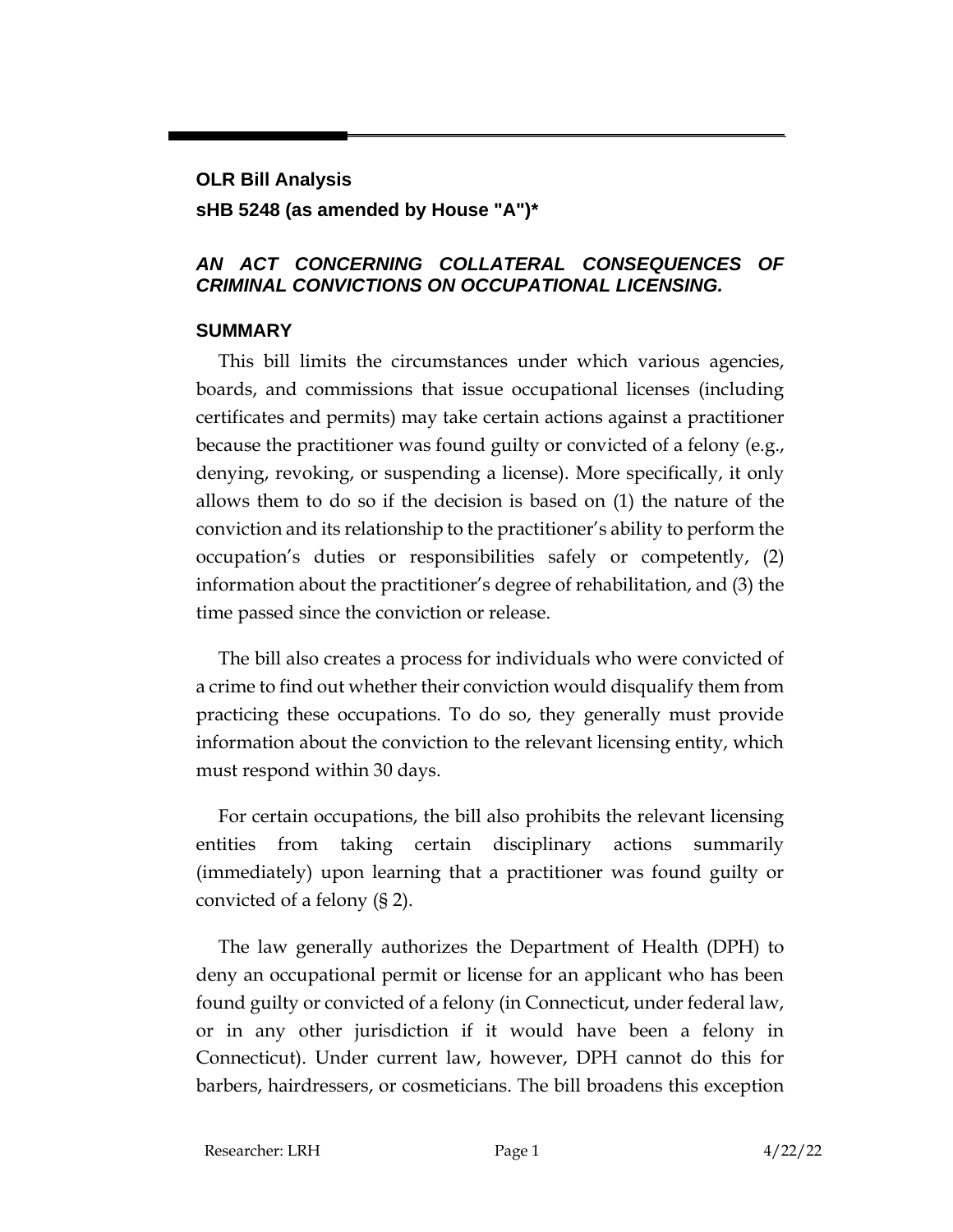to also cover licenses for embalmers and funeral directors (§ 1).

\*House  $A$ mendment " $A$ " replaces the underlying bill (File 379). It (1) adds the provision that creates a process for individuals to find out if their conviction disqualifies them from practicing an occupation, (2) generally broadens the available disciplinary actions to include denying a license or credential, and (3) requires that disciplinary actions for a felony conviction meet the three-part criteria.

EFFECTIVE DATE: October 1, 2022

## **LICENSE DENIALS AND OTHER DISCIPLINARY ACTIONS FOR CONVICTIONS**

Current law allows the various occupational licensing boards or commissions and state agencies to take certain disciplinary actions against a practitioner who was convicted of a felony, or for certain other reasons that may vary depending on the occupation (e.g., failure to meet professional standards; fraud). Depending on the occupation, these may include revoking or suspending a license or permit, censuring or reprimanding the practitioner, limiting or restricting the practitioner's practice, placing the practitioner on probationary status, or assessing a civil penalty.

The bill generally adds denying a license, certificate, or permit to the types of disciplinary actions that these licensing entities may take. (In some instances, existing law already allows for a denial.) But if the action is taken because of a practitioner's conviction of a felony, the bill requires that it be based on (1) the nature of the conviction and its relationship to the practitioner's ability to perform the associated duties or responsibilities safely or competently, (2) information about practitioner's degree of rehabilitation, and (3) the time passed since the conviction or release. These criteria generally align with a similar provision in the state's anti-discrimination law (see BACKGROUND).

Table 1 shows the occupations to which these bill provisions apply. Below the table is additional information about the bill's differences for licensing architects; private detectives, detective businesses, and investigators; and security services, security officers, and security officer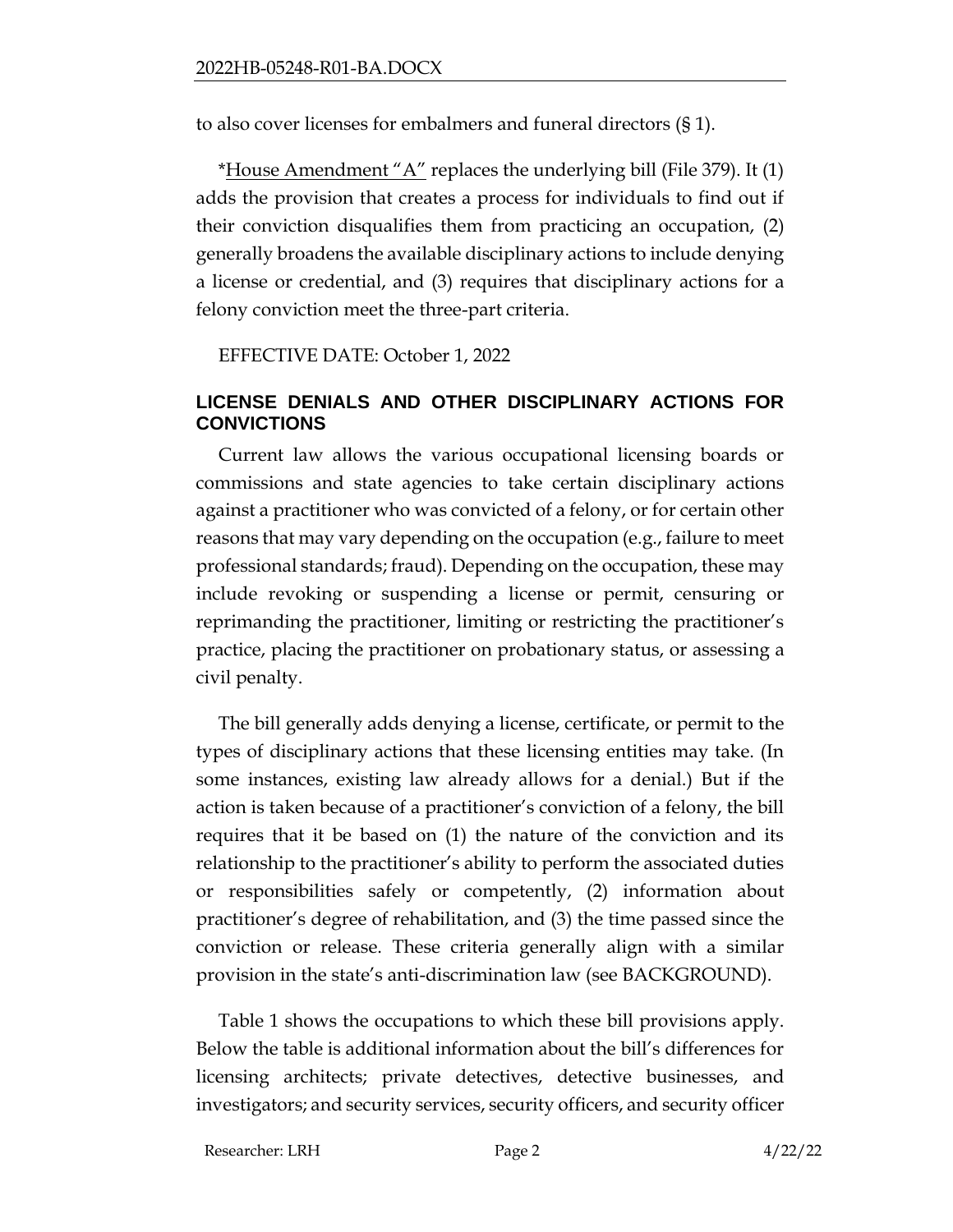instructors.

| <b>Bill</b><br><b>Sections</b> | <b>Statutes</b><br>$(CGS \S)$ | <b>Occupation</b>                                                                                                                                                                                                                                                                                                                |
|--------------------------------|-------------------------------|----------------------------------------------------------------------------------------------------------------------------------------------------------------------------------------------------------------------------------------------------------------------------------------------------------------------------------|
| $3-4$                          | 20-195 <sub>0</sub>           | Clinical social worker and master social worker                                                                                                                                                                                                                                                                                  |
|                                | 20-195p                       |                                                                                                                                                                                                                                                                                                                                  |
| $5-6$                          | 20-195cc                      | Professional counselor                                                                                                                                                                                                                                                                                                           |
|                                | 20-195ee                      |                                                                                                                                                                                                                                                                                                                                  |
| $7 - 8$                        | 20-195000                     | Art therapist                                                                                                                                                                                                                                                                                                                    |
|                                | 20-195qqq                     |                                                                                                                                                                                                                                                                                                                                  |
| $9 - 10$                       | 20-206n                       | Dietician-nutritionist                                                                                                                                                                                                                                                                                                           |
|                                | 20-206s                       |                                                                                                                                                                                                                                                                                                                                  |
| $11 - 12$                      | 20-265b                       | Esthetician                                                                                                                                                                                                                                                                                                                      |
| $13 - 14$                      | 20-265c                       | Eyelash technician                                                                                                                                                                                                                                                                                                               |
| $15 - 16$                      | 20-265d                       | Nail technician                                                                                                                                                                                                                                                                                                                  |
| $17 - 18$                      | 20-280e                       | Public accountant                                                                                                                                                                                                                                                                                                                |
|                                | 20-281a                       |                                                                                                                                                                                                                                                                                                                                  |
| 19-20                          | 20-291                        | Architect                                                                                                                                                                                                                                                                                                                        |
|                                | 20-294                        |                                                                                                                                                                                                                                                                                                                                  |
| 21                             | 20-334                        | Tradesperson in electrical; plumbing and piping;<br>solar; heating, piping, cooling, and sheet metal; fire<br>protection sprinkler systems; elevator installation,<br>repair, and maintenance; irrigation; automotive glass;<br>flat glass; or gas hearth work field<br>Residential stair lift technician; swimming pool builder |
|                                |                               | (and other occupations covered by Chapter 393)                                                                                                                                                                                                                                                                                   |
| 22                             | 20-341gg                      | Major contractor                                                                                                                                                                                                                                                                                                                 |
| $23 - 24$                      | 20-361                        | Sanitarian*                                                                                                                                                                                                                                                                                                                      |
|                                | 20-363                        |                                                                                                                                                                                                                                                                                                                                  |
| 25                             | 20-442a                       | Asbestos contractor and consultant                                                                                                                                                                                                                                                                                               |
| $26-27$                        | 20-475                        | Lead abatement consultant, contractor, and worker                                                                                                                                                                                                                                                                                |
|                                | 20-481                        |                                                                                                                                                                                                                                                                                                                                  |

**Table 1: Occupations with Disciplinary Actions Limited by the Bill**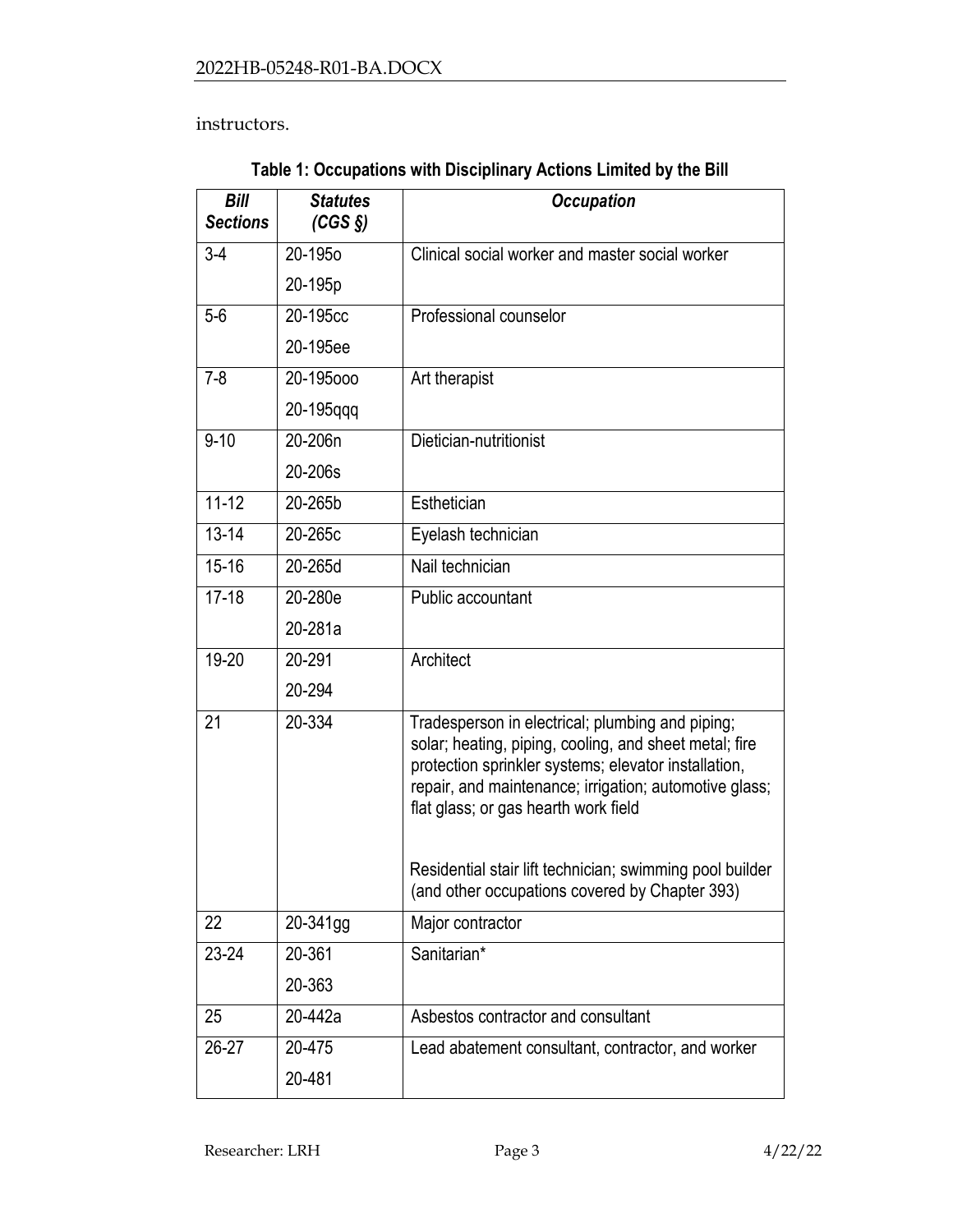| 28-29 | 20-540     | Public service gas technician                                         |
|-------|------------|-----------------------------------------------------------------------|
| 30    | 22a-66e    | Pesticide application business*                                       |
| 31    | $23 - 61i$ | Arborist business*                                                    |
| 32-33 | 29-154a    | Private detective, detective business, or investigator                |
|       | 29-158     |                                                                       |
| 34    | 29-161v    | Security service, security officer, or security officer<br>instructor |
| 35    | 30-47      | Liquor permittee*                                                     |

\*Current law already allows license denial as a disciplinary action

# *Architects (§§ 19-20)*

Neither current law nor the bill explicitly allows denying an architect license as a disciplinary action. The bill's limits only apply to license suspensions or revocations, censures, and civil penalties imposed due to a felony conviction.

# *Private Detective, Detective Business, or Investigator (§§ 32-33)*

Existing law, unchanged by the bill, prohibits issuing these licenses to individuals convicted of any felony or certain specified misdemeanors. The bill's limits only apply to suspending or revoking these licenses when the Department of Emergency Services and Public Protection (DESPP) commissioner finds that the licensee or registrant has been convicted of a felony or other crime involving moral turpitude.

# *Security Service, Security Officer, or Security Officer Instructors (§ 34)*

Neither current law nor the bill explicitly allows denying these licenses as a disciplinary action. The bill's limits only apply to these license suspensions or revocations when the DESPP commissioner finds that the licensee or instructor has been convicted of a felony.

Current law also allows these licenses to be suspended or revoked if the licensee is convicted of a crime affecting the licensee's honesty, integrity, or moral fitness. The bill removes crimes affecting the licensee's moral fitness from the types of crimes for which the license may be suspended or revoked.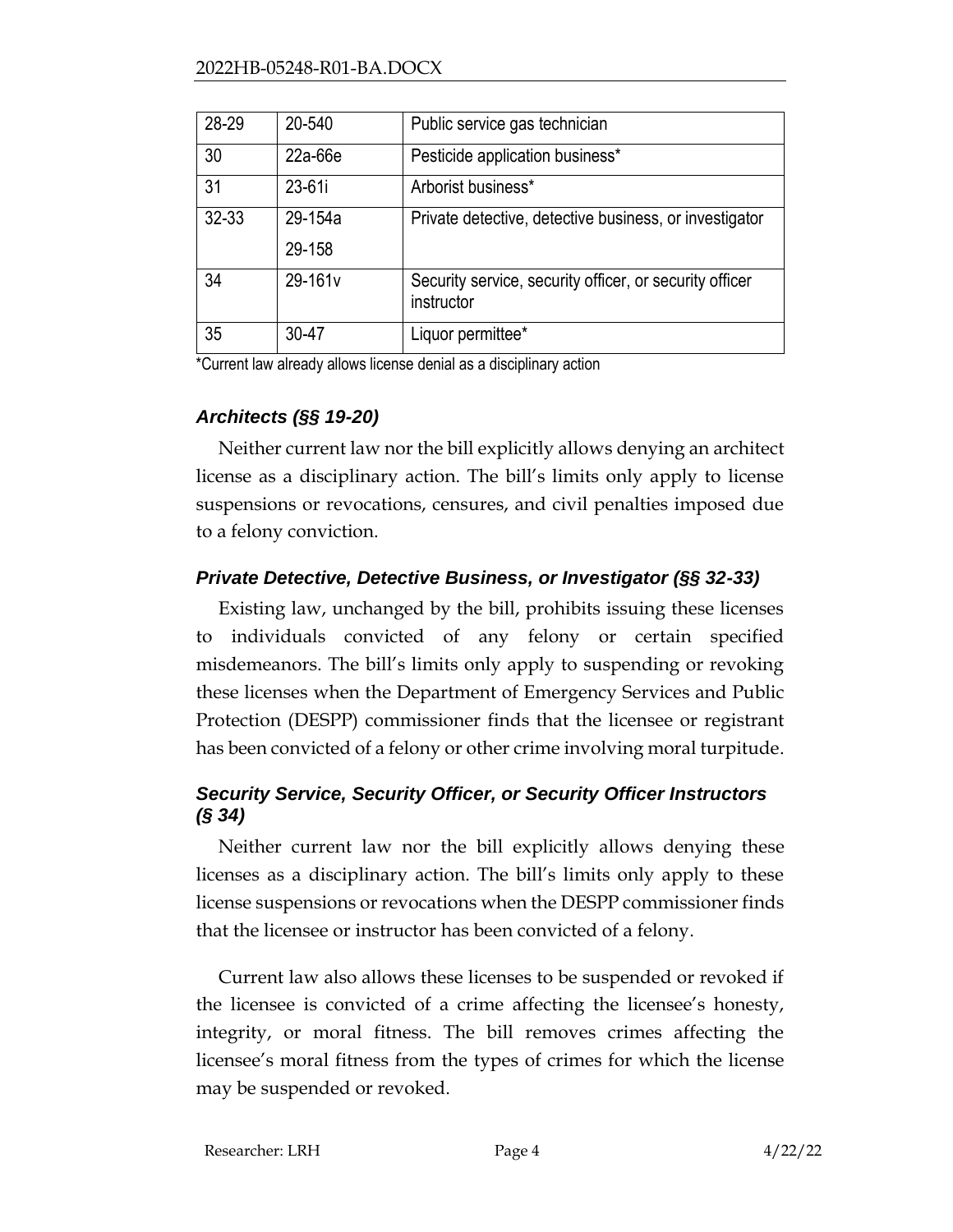## **PROCESS TO LEARN ABOUT DISQUALIFICATION**

For all of the occupations listed in Table 1 above, the bill creates a process through which people who were convicted of a crime can learn whether their conviction would disqualify them from attaining the relevant license, certificate, or permit.

Under the bill, anyone convicted of a crime may ask the relevant licensing authority at any time to determine whether the conviction disqualifies him or her from obtaining the applicable license based on (1) the nature of the conviction and its relationship to the person's ability to perform the associated duties or responsibilities safely or competently, (2) information about the person's degree of rehabilitation, and (3) the time elapsed since the person's conviction or release.

The person must include details about the conviction and any required payment. The bill allows the licensing entities to charge a fee of up to \$15 per request, which may be waived. The applicable licensing entity must respond within 30 days after receiving the request and inform the person whether, based on the criminal record information submitted, he or she is disqualified from receiving or holding the relevant license, permit, or certificate.

The bill specifies that the licensing entity is not bound by its determination if, upon further investigation, it determines that the person's conviction differs from the information presented in the determination request.

#### **IMMEDIATE DISCIPLINARY ACTIONS**

Current law allows various occupational licensing boards or commissions and DPH to take certain actions against a practitioner summarily if they receive proof that the practitioner was found guilty or convicted of a felony. These disciplinary actions include summarily revoking or suspending a license or permit, censuring or reprimanding the practitioner, limiting or restricting the practitioner's practice, placing the practitioner on probationary status, and assessing a civil penalty up to \$25,000.